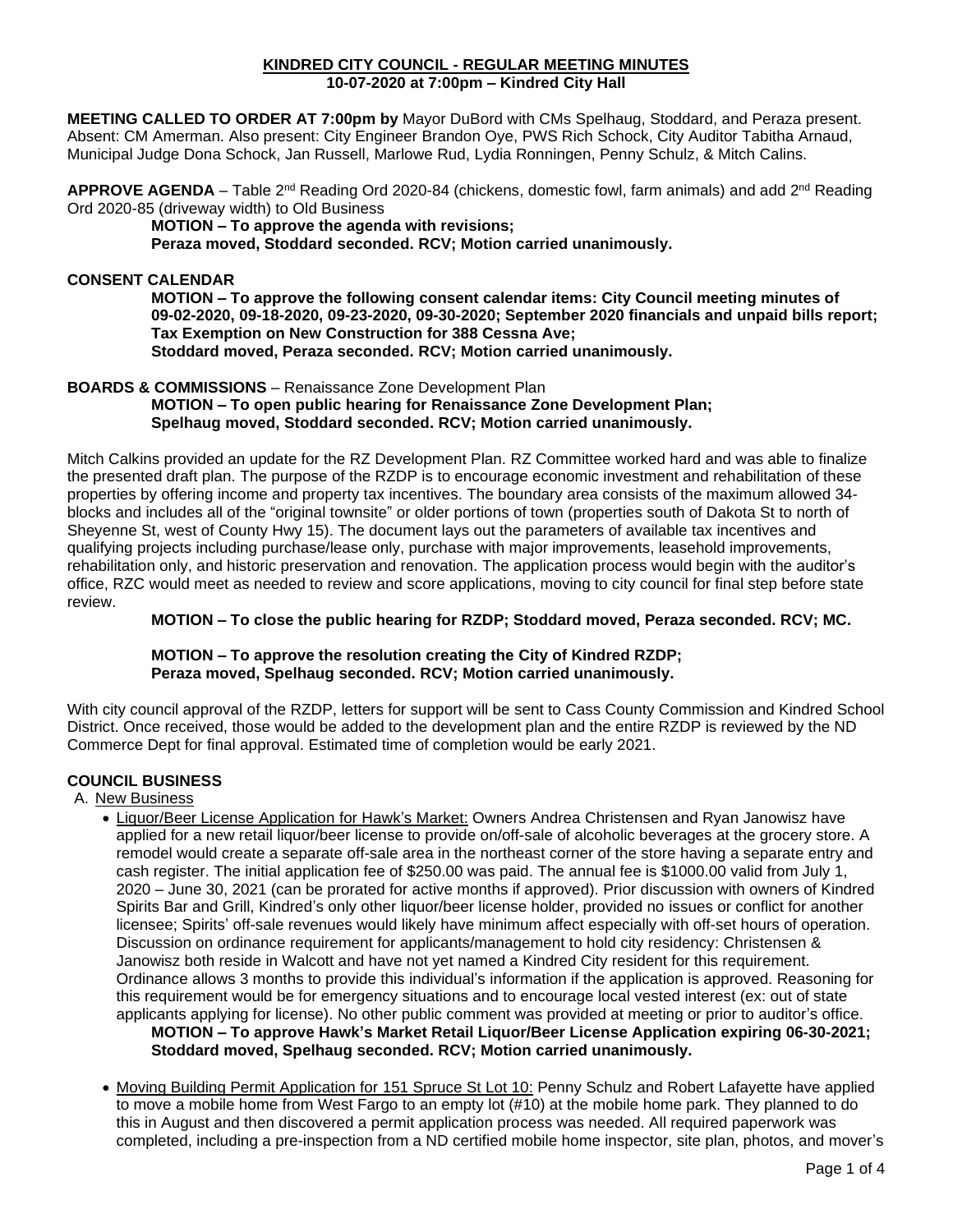county permits and insurance records. Hagen's Mobile Home Service has provided an estimated move date between October 19-25. A Public Hearing was held at a special P&Z meeting on October 5th, 2020, for the board to review the application/documents and hear any public input on the matter. Building Code Administrator Mike Blevins helped with the application items and provided support of approval at the P&Z meeting, including commending Penny and Robert for pursuing the lengthy application process. They had also already completed a building permit application (for a deck and two sheds to be moved in with the mobile home) that is required if the moving building permit application is approved. P&Z unanimously approved the recommendation to approve the moving building application for 151 Spruce St Lot 10. Applicant/mover will need to notify all utility providers, City, and Cass Co of exact date when identified. Full application/documents available with 10/5/2020 P&Z meeting minutes.

## **MOTION – To approve Building Move Permit for 151 Spruce St Lot 10; Spelhaug moved, Peraza seconded. RCV; Motion carried unanimously.**

#### B. Old Business

• 2<sup>nd</sup> Reading for Ordinance 2020-85: Revisions to Chapter 2-0119 Relating to Driveway Width: Maximum driveway width remains 30 feet for all zoning districts except those beginning with "SFRA" the maximum width will be 36 feet. No additional changes made since last month's 1<sup>st</sup> reading.

## **MOTION – To approve 2<sup>nd</sup> reading of Ordinance 2020-85 on Driveway Width; Stoddard moved, Peraza seconded. RCV; Motion carried unanimously.**

- Street Light Improvements: Ottertail Power Company has ordered materials and is still hoping to begin improvements this season. One tree needs to come down on and CM Stoddard has made arrangements with Carr's Tree Service but they are very busy; will continue to contact them.
- C. Planning & Zoning: Board approved reorganization of chair/vice-chair members at the September meeting. Sue Kersting is now the chair member and Ben Mauch is the vice-chair. Mark Erickson has also discussed resignation from the board as the ET rep. Kindred ET resident Christina Woller-Cornog has expressed interested and has contacted Cass County Commission on the application process.
- D. Pool/Park Board: PB Member Lydia Ronningen attended the meeting and provided the following update: Mike Brown is finishing up the mowing season and will have a spreadsheet on City Park hours coming soon; board may possibly be ready for an end-of-season meeting on the pool in November; CM Peraza attended the last PB meeting and presented information about the Home Depot grant programs that could be used to purchase or upgrade playground equipment, landscaping/flowers, or general improvements. Council shared that the work on the tree removal at City Park really look great! Thanks Park Board and staff involved!
- E. Police: Deputy Beckius was not present but provided the September 2020 report with 49 calls for service as follows: 3-medical; 1-animal calls; 23-public assist; 4-traffic complaint; 1-disturbance; 2-reckless driving; 1-fire assist; 2-accident; 5-suspicious; 1-welfare check; 1-burglary; 1-gun shots; 1-harrassment; 1-fraud.

## F. Engineering:

• **Wastewater Treatment Improvements; Sewer Improvement District 2019-1:** Naslund accepted the offer of \$12K/acre and signed the purchase agreement for the purchase of just over 40 acres located 2 miles west of the city. The city will sign and engineers will proceed with additional steps on contingency list: soil borings, obtaining a conditional use permit from the township (will schedule as soon as possible, try to have a city rep at meeting), wetland delineation and cultural resources survey, easements for force main connections, as well as temporary constructions easements.

**MOTION, passed – To approve Braun Intertec proposal for final soil borings/report up to \$22,419.00; Stoddard moved, Peraza seconded. RCV; Motion carried unanimously.**

**MOTION, passed – To approve Aquatic Eco Solutions proposal for wetland delineation up to \$15,000; Spelhaug moved, Peraza seconded. RCV; Motion carried unanimously.**

**MOTION, passed – To approve Moore Engineering Invoice 24839 for \$13,475.00; Peraza moved, Spelhaug seconded. RCV; Motion carried unanimously.**

• **Newport Ridge Phase 4; Improvement District 2020-1 & Water Looping Project 2020-2:** Paving, curb & gutter, boulevard backfill is complete. Previous water loop main was installed outside of the project easement in Torgerson property north of the cemetery, so additional easement and payment is needed.

**MOTION, passed – To approve additional \$825 (\$2425 total) water main easement from Torgerson's; Spelhaug moved, Stoddard seconded. RCV; Motion carried unanimously.**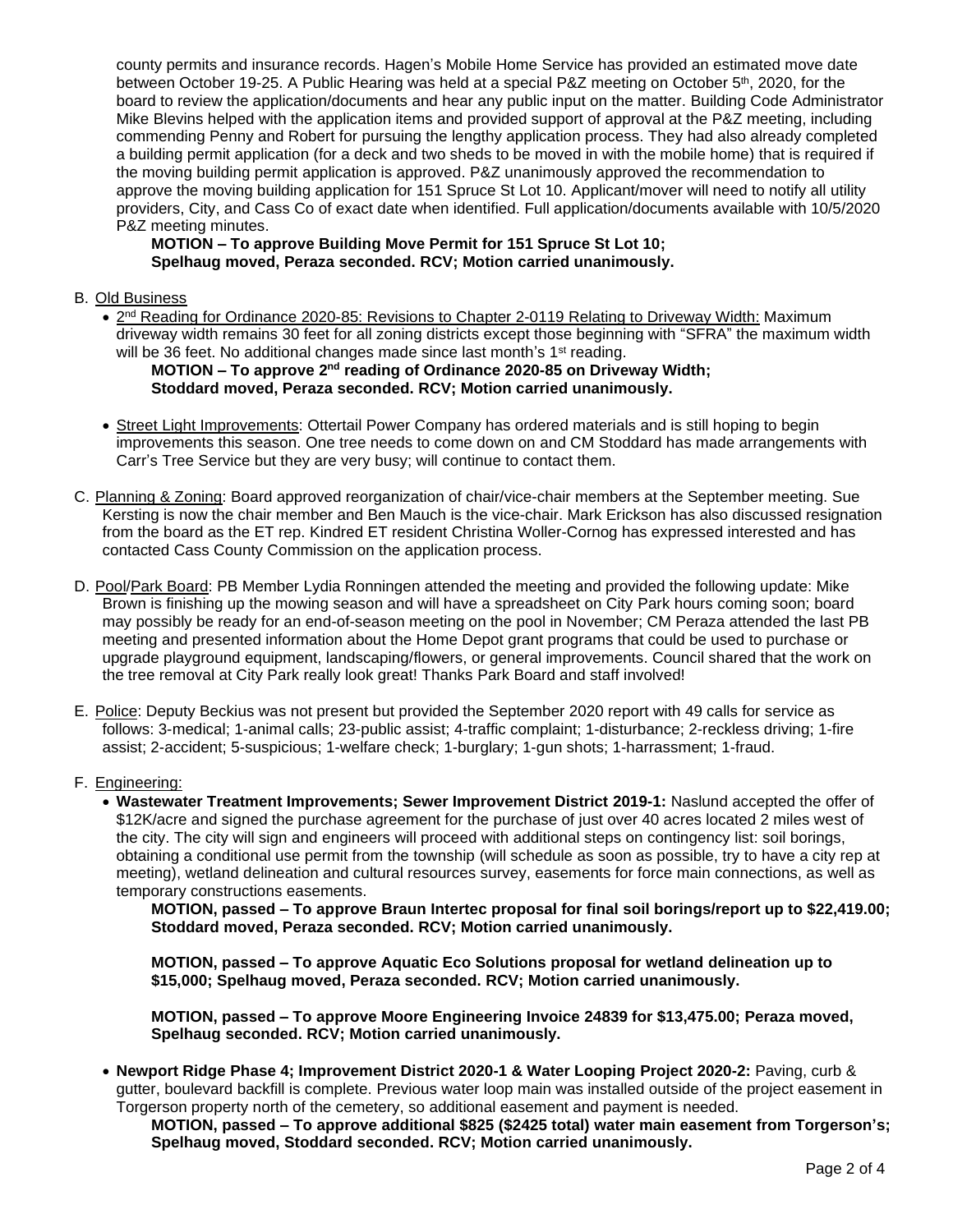Change order #2 is for dewatering excavated areas due to wet soil conditions. Developers ok with additional costs associated on this.

**MOTION, passed – To approve Contract Change Order No 2 for \$26,526.17; Stoddard moved, Spelhaug seconded. RCV; Motion carried unanimously.**

Contractor Application for Payment #3 is calculated with minimal liquidated damages withheld since project has surpassed the date of substantial completion. Discussion on withholding additional LDs. Developers ok with no additional LDs withheld.

**MOTION, passed – To approve Contractor's Application for Payment No 3 for \$207,803.30; Peraza moved, Stoddard seconded. RCV; Motion carried unanimously.**

**MOTION, passed – To approve Moore Engineering Invoices 24851 for \$11,940.00 and 24850 for \$2,808.65; Spelhaug moved, Peraza seconded. RCV; Motion carried unanimously.**

- **7 th Avenue Improvements:** Contractor has not requested a final CAP; Moore processed to close project. Change order for grass seeding completed by City Public Works instead of contractor. **MOTION, passed – To approve Final Balancing Change Order No 1 reducing contract by \$2,729.50 and Contractor's Application for Payment No 2 for \$3,667.05; Peraza moved, Stoddard seconded. RCV; Motion carried unanimously.**
- **Viking Addition Dewatering Well (2nd Ave S):** Bid opening was held 9/3/2020 with no bids received; potential that contractor bonding requirements were too great for a smaller project. Discussion on Viking Addition development fund having reserves now that the final bond payment was completed in 2019; reserves could potentially be used for this project that directly benefits the same development, covering expenses incurred thus far and the estimated project cost of \$18K if PWS Schock is able to coordinate directly with contractors. Eliminating the option to special assess the project expenses, allows greater flexibility on bidding requirements.
- **Lift Station and Force Main Improvements – Phase 2 Wastewater Improvements:** On hold.
- **Capital Improvements Plan:** Public Works Committee and Cass Rural Water meeting was held 9/18/2020. Discussed shared storage (reservoir), customer service areas, assessing future growth and capacity needs. CRW will be drafting up an agreement and follow up meeting tentative for late November.
- **Water Tower; Improvement District 2016-1:** Moore will complete the 1-year inspection in October to final out the project. Following motions are finalized formality with decisions at 9/18/2020 Special City Council Meeting: **MOTION, passed – To approve Revised Final Balancing Change Order No 7 reducing contract by total of \$39,178.50 and Contractor's FINAL Application for Payment No 22 for \$1000; Stoddard moved, Peraza seconded. RCV; Motion carried unanimously.**

**MOTION, passed – To approve Moore Engineering Invoice 24818 for \$3168.60; Peraza moved, Spelhaug seconded. RCV; Motion carried unanimously.** 

• **Alley Survey:** Moore presented the alley survey exhibits for two blocks of the Spruce/Elm alleyway. There are encroachments with shrubs, a fence, and a concrete driveway. Trouble with alignment is that utility service poles are in the alley easement instead of being on private property, so the alley width has been reduced. Will have one additional invoice for completed drawings.

**MOTION, passed – To approve Moore Engineering Invoice 24841 for \$5479.35; Peraza moved, Spelhaug seconded. RCV; Motion carried unanimously.**

• **Downtown Beautification & Sidewalks:** Held meeting with CM Stoddard on improvements. Considering parallel and diagonal parking options, possible hybrid model.

#### G. PWS

- Woodlawn & Evergreen Subdivisions have been notified of lagoon project resulting in sewer rate increase, as well as the potential for cost-share/responsibility to locate their private force main.
- Looking into renting hydro seeder for smaller projects at water tower site and possibly City Park.
- Scheduling meeting with CMs Peraza & Amerman on street equipment and funds.
- Continuing to work through flushing hydrants, about 6 remaining to complete.
- H. Attorney: Sarah Wear not present, working through ordinance revision for chickens/farm animals.